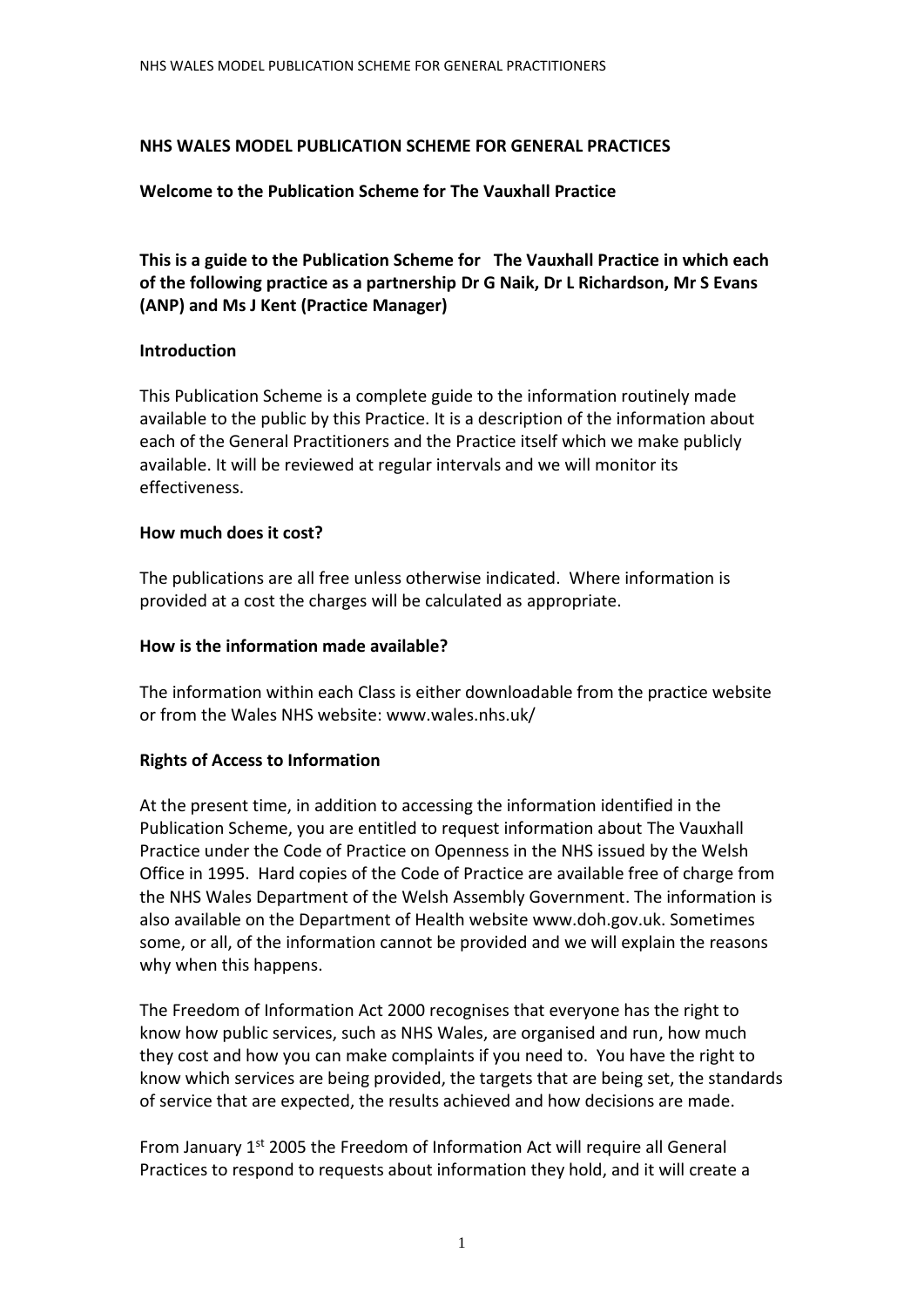right of access to that information. The rights to request and access this information are subject to some exemptions which a General Practice have to take into consideration before deciding what information can be released.

The Environmental Information Regulations which came into force in 1993 set the standard for the release of information about the environment in which we live and work. These are likely to be strengthened within the next eighteen months under a European Union Directive. Until the new Regulations come into force, information relating to the Environment can be requested using the existing Regulations and the Code of Practice on Openness.

Under the Data Protection Act 1998, you are also entitled to access your clinical records or any other personal information held about you and you can contact the practice to do this.

## **Feedback**

If you have any comments about the operation of the Publication Scheme, or how we have dealt with your request for information from the Scheme, please write to:

Joanne Kent, Practice Manager at The Vauxhall Practice

# **CLASSES OF INFORMATION**

All information at The Vauxhall Practice is held, retained and destroyed in accordance with NHS Wales guidelines. Our commitment to publish information excludes any information which can be legitimately withheld under the exemptions set out in the Welsh Code of Practice on Openness in the NHS or The Freedom of Information Act 2000. Where individual Classes are subject to exemptions, the main reasons relate to the protection of commercial interests and personal information under the Data Protection Act 1998. This applies to all Classes within the Publication Scheme.

The information on this Scheme is grouped into the following broad categories:

1. **Who we are**

# **The Vauxhall Practice provided General Medical Services to patients in Chepstow and the surrounding area under contract to Aneurin Bevan University Health Board**

**GPs:** Dr G Naik, Dr L Richardson, Dr S Taneja, Dr S Lambert, Dr K Humphrey **Nurse Practitioners:** Mr S Evans (ANP), Mrs S Heys (NP) **Practice Manager:** Ms J Kent

2. **Our Services**

We provide a full range of services under contract to NHS Wales, including coil and implant clinics, joint injections, travel and immunisation clinics.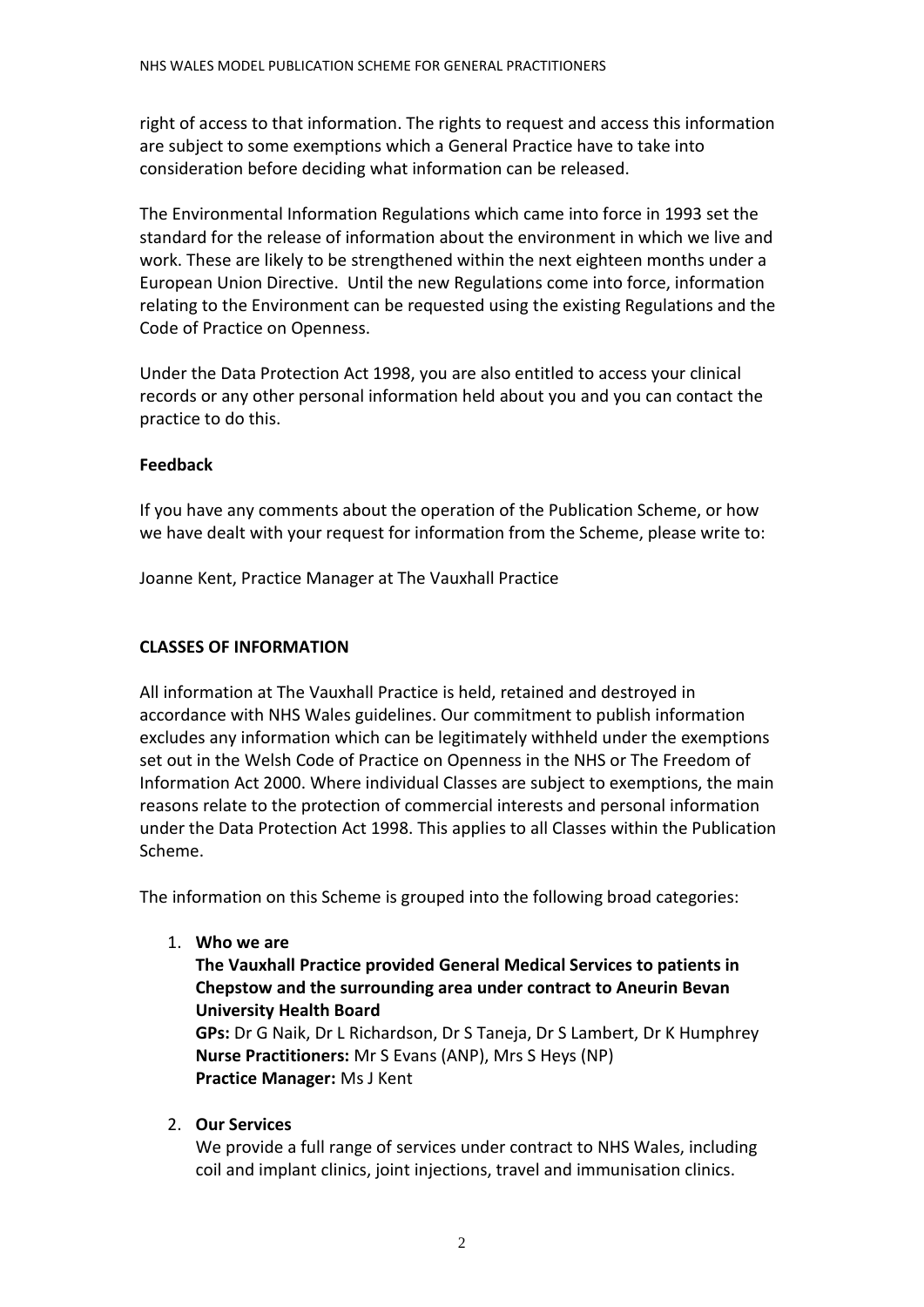# 3. **Financial and funding information**

Funding details and charging policies in respect of requests for private medical reports and forms are available on request.

4. **Regular publications and information for the public** Our practice information leaflet is available on request.

# 5. **Complaints**

Policies, procedures and contacts for complaints are available on request.

# 6. **Our policies and procedures**

General policies and procedures in use within the Practice include, but are not restricted to, data protection, prescribing and prescription, Management of Violent Patients and health and safety.

# 7. **This Publication Scheme**

In this class we will publish any changes we make to this Publication Scheme, the criteria on which our information management policies are made and a referral point for all enquiries regarding information management in the General Practice. We will also publish any proposed changes or additions to publications already available and information regarding our policy in relation to charging for information.

# **Cost of Information**

For the most part, we will charge you only for hard copies. Some information is available free, but for others there may be a charge. The charges will vary according to how information is made available. Charges are as follows:

a) Via the General Practice – Free of charge, although any charges for Internet Service provider and personal printing costs would have to be met by the individual.

For those without Internet access, a single print-out as on the website would be available by post by personal application at The Vauxhall Practice.

However, requests for multiple printouts, or for archived copies of documents which are no longer accessible or available on the web, may attract a charge for the retrieval, photocopy, postage etc. We will let you know the cost and charges that will have to be paid in advance. We will not provide printouts of other organisation's websites.

b) Leaflets and brochures - free of charge on, for example, services we offer to the public.

c) E-mail will be free of charge unless it says otherwise.

The charges will be reviewed regularly and be in line with other NHS organisations.